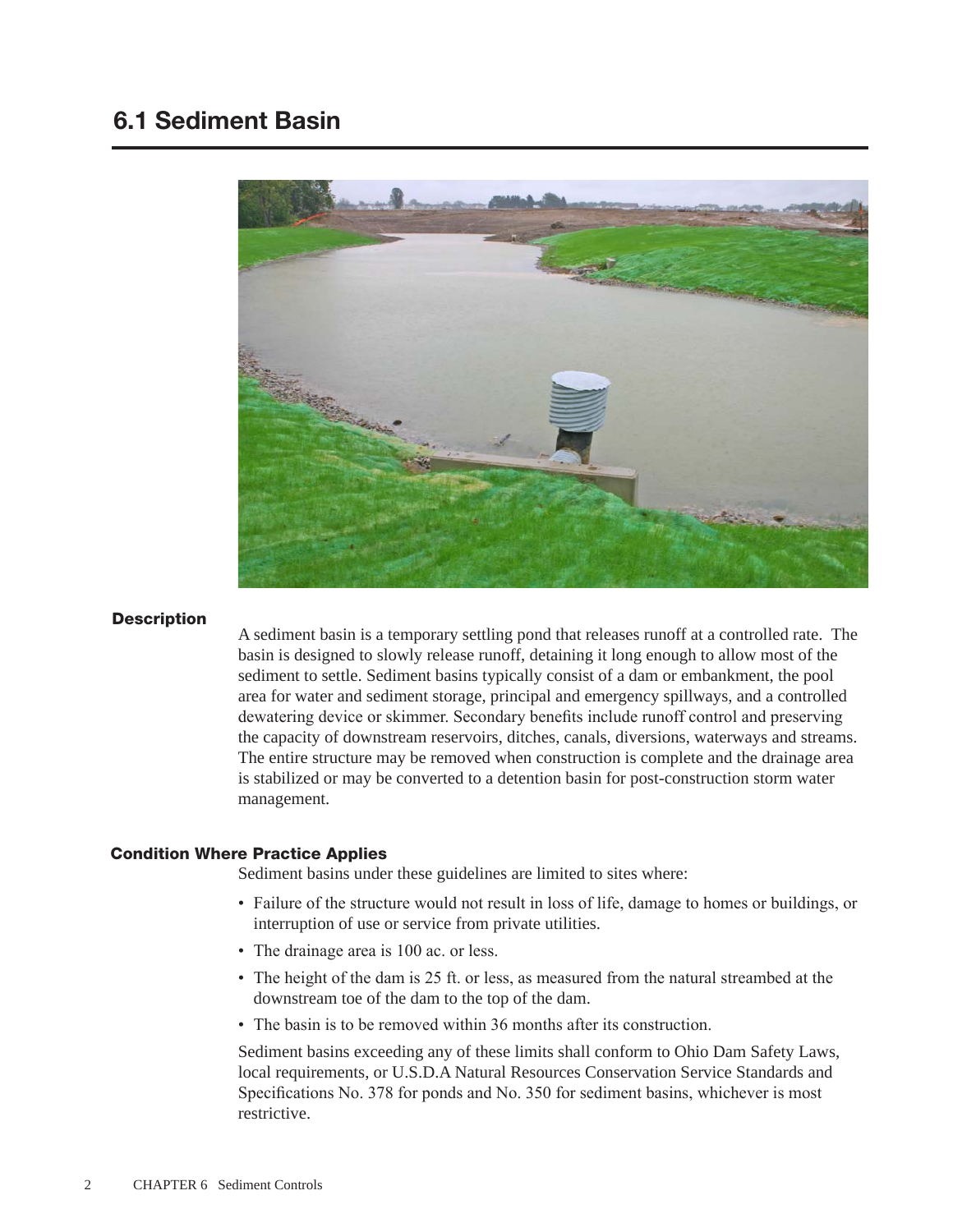Ohio Dam Safety Laws may apply to basins larger than 15 ac.-ft. (24,000 cy) as measured to the top of the dam. Information is available from the Ohio Department of Natural Resources, Division of Water, 2045 Morse Road, Bldg. E-2, Columbus, Ohio 43229-6605; phone (614) 265-6731.

#### Planning Considerations

Sediment basins and sediment traps are generally accepted methods for treating sedimentladen runoff. Sediment basins and traps are usually placed near the perimeter of construction-sites to prevent off-site sedimentation. Construction activity should be phased to allow them to remain functional for as long as possible, ideally until the area contributing runoff is stabilized with dense permanent vegetation. Settling ponds, both traps and basins, are generally recommended as the principal sediment-control practices for construction-sites. The typical components of a settling basin are shown in Figure 6.1.2 on the following page.

*Effectiveness –* Sediment basins do not trap all the sediment that washes into them. Sediment basins are not as effective in controlling fine particles (i.e., silt, clay) as sand and other coarse particles. Therefore, sediment basins as with all sediment controls should be used in conjunction with erosion control practices such as temporary seeding to reduce the total amount of sediment washing into them. Soil analysis may be necessary to determine whether a sediment basin will be a feasible means of preventing off-site sedimentation.

*Timing –* Sediment basins, along with other sediment-control practices, must be constructed as a first step in any land disturbing activity and must be functional before upslope land disturbance takes place.

*Construction Phases –* Sediment basins should be placed so they function through all phases of the site's development, both before and after new drainage systems are constructed.

*Location –* It is practical and economical to locate sediment basins where the largest storage capacity can be obtained with the least amount of earthwork, such as depressions and drainage ways (without a defined bed or bank). Do not place sediment basins in or immediately adjacent to wetlands or stream channels.

*Diverting Runoff –* Temporary diversions at the perimeter of construction sites are used to direct runoff to sediment basins.

*Below Storm Drains –* Sediment basins may be placed beyond the ends of proposed storm-drain systems. Postponing construction of the last sections of the storm drain may be necessary to provide adequate area for the sediment basin between the outlet and receiving watercourse.

*Storm Drain Diversions –* Storm drains may also be temporarily redirected through sediment basins during construction (Figure 6.1.1).

*Utilities –* Give special consideration to sediment basin location and potential interference with construction of proposed drainage ways, utilities and storm drains.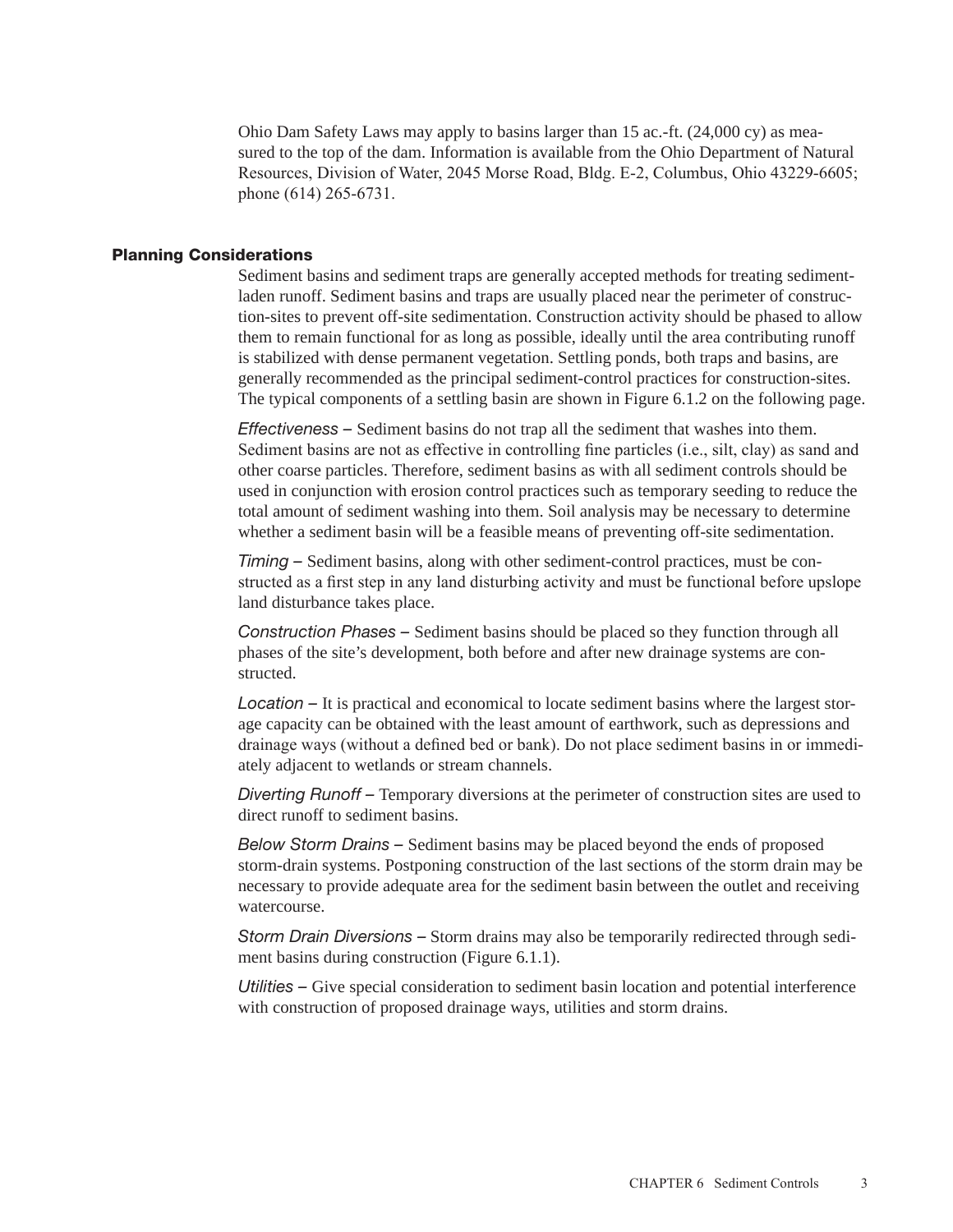

Figure 6.1.1 Temporary storm drain diversion

#### Design Criteria

For the purposes of this manual the design of a sediment basin is broken down into five parts which include:

- 1) Pool Design
- 2) Embankment Design
- 3) Dewatering Design
- 4) Principal Spillway Design
- 5) Emergency Spillway Design.

Generally accepted practices and procedures shall be followed to meet these design criteria. Sediment basins shall be designed by a registered professional engineer. Runoff computations shall be based upon the worst soil-cover conditions expected to occur in the contributing drainage area during the anticipated effective life of the structure. Runoff volumes must be computed by accepted engineering methods such as the NRCS curve number method.



Figure 6.1.2 Typical components of a settling basin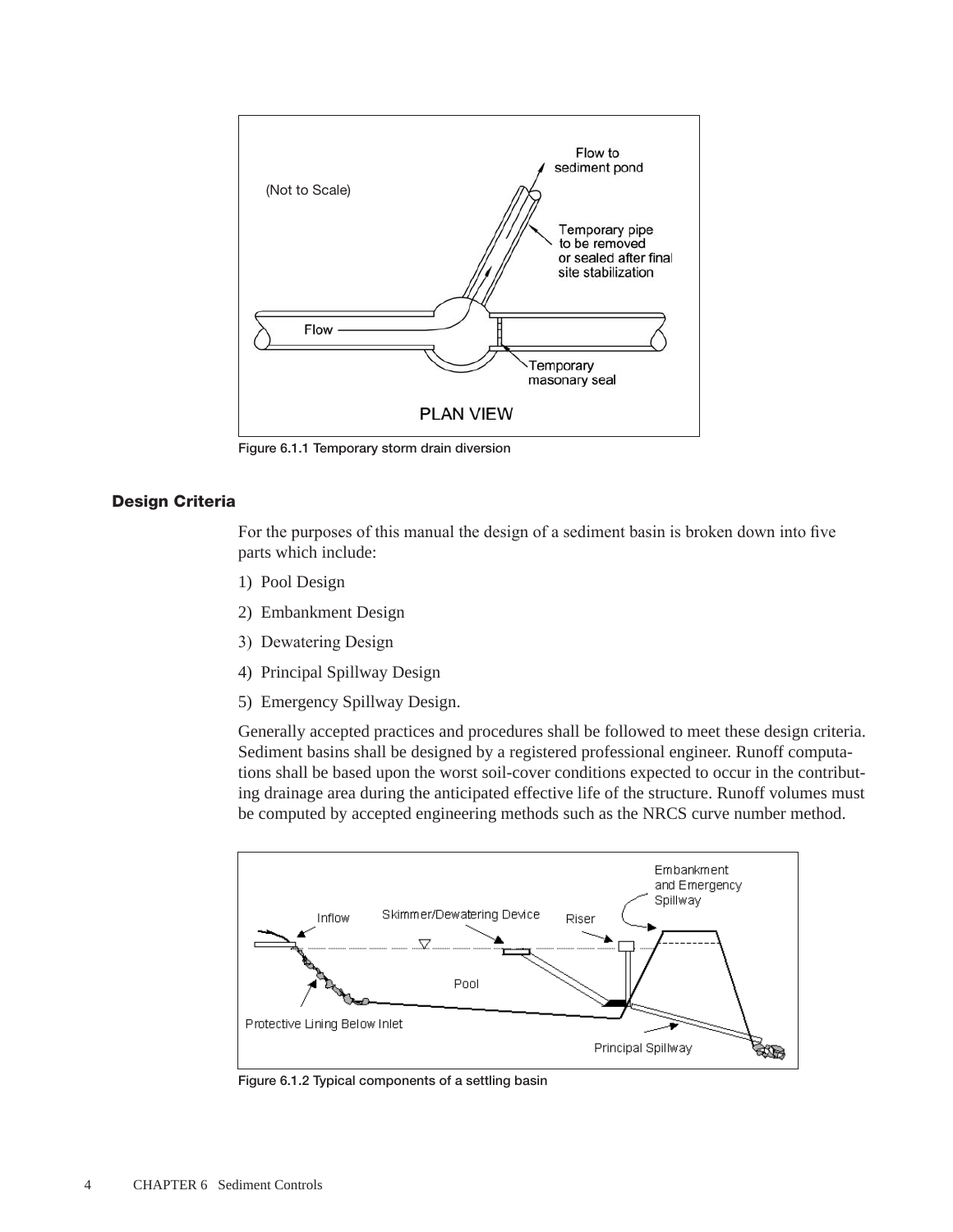## 1. POOL DESIGN:

*Capacity – The minimum total design volume for the sediment basin shall consist of two* components, the dewatering zone and the sediment storage zone. These zones are shown schematically in Figure 6.1.3. The volume of the dewatering zone shall be calculated for the entire drainage area by the method shown below. The drainage area includes the entire area contributing runoff to the sediment basin, offsite as well as on.



Figure 6.1.3 Pool showing dewatering area and additional sediment storage area

## *a) Dewatering Zone Volume -*

The volume of the dewatering zone shall be a minimum of 1800 cubic feet per acre of drainage (67  $\text{yd}^3$ /acre) or the minimum stated in the current NPDES construction general permit. Increasing this volume will increase the effectiveness of the basin, provided dewatering times are appropriately adjusted as well.

#### *b) Sediment Storage Zone Volume -*

The volume of the sediment storage zone shall be calculated by one of the following methods.

*Method 1:* The volume of the sediment storage zone shall be 1000 cubic feet (37) cubic yards) per disturbed acre within the watershed of the basin. OR

*Method 2:* The volume of the sediment storage zone shall be the volume necessary to store the sediment as calculated with RUSLE or a similar generally accepted erosion prediction model. While the sediment storage volume may extend to the expected time period of the construction project, the minimum estimated time between cleanouts shall be six months.

The total volume of the dewatering zone and the sediment storage zone shall be provided below the principal spillway elevation. The elevation at which the sediment storage zone reaches the design capacity should be designated by the top of stake located near the center of the basin. Accumulated sediment shall be removed from the basin whenever it reaches that elevation on the cleanout stake.

*Depth –* The pool shall be configured to maximize the optimum depth of 3 ft. Depths over 5 ft. should be avoided. The depth shall be measured to the invert of the principal spillway. These are optimum criteria and will not be feasible for all sediment basins.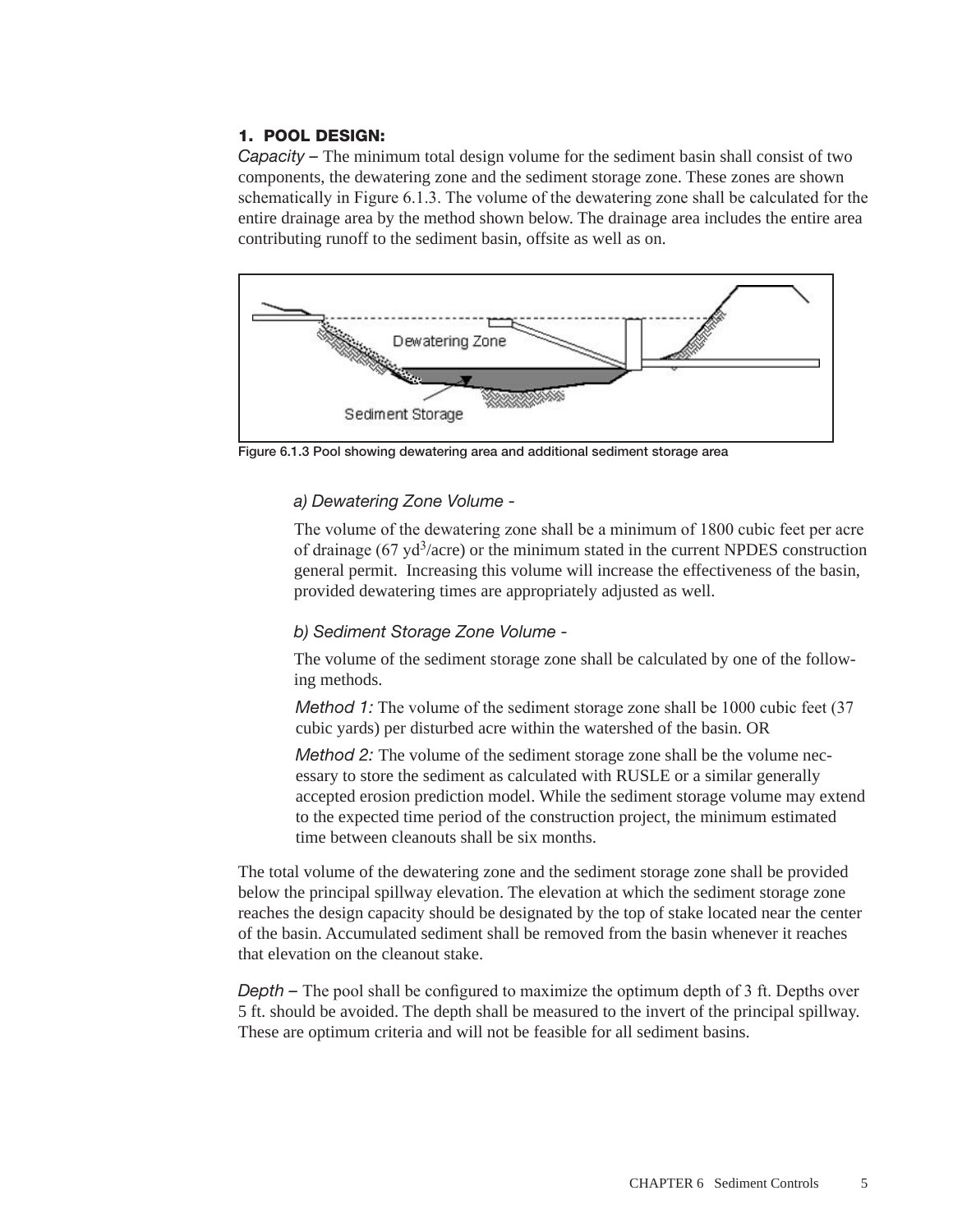*Flow Length-to-Width Ratio –* The length-to-width ratio shall be 4:1 or greater. If the flow length from the inlet of the basin to the principal spillway is not greater than or equal to the minimum length, either the inlet of the basin should be relocated farther away from the principal spillway, or one or more solid baffles should be used to increase the flow length within the basin. Flow length is to be measured at the elevation of the invert of the principal spillway. Where runoff from disturbed areas enters the basin from different directions, it is better to combine flows from the various areas into a single inlet into the basin rather than have multiple inlets into the basin. If multiple inlets to the basin exist, the flow length to width ratio from all inlets must be at least 4:1.

*Use of Baffles in Sediment Basins –* If individual situations require greater trapping efficiency or if optimum depth and length-to-width ratios are not feasible, baffles may be incorporated into the design. Baffles may be constructed of porous or solid materials depending upon their purpose. Solid baffles, as shown in Figures 6.1.4 and 6.1.5, may be used to increase the flow length within the basin.



Figure 6.1.4 Typical construction of a solid baffle

Porous baffles, as shown in figure 6.1.5, are used to dampen turbulent currents and increase sedimentation. Porous baffles are typically constructed of jute matting, rock, plastic safety fence, or other material. Porous baffles typically partition the basin into two or three cells. Whether porous or solid baffles, the height shall extend to the crest elevation of the principal spillway.



Figure 6.1.5 Porous baffle placed to increase pond efficiency (left shown in profile, right in cross-section)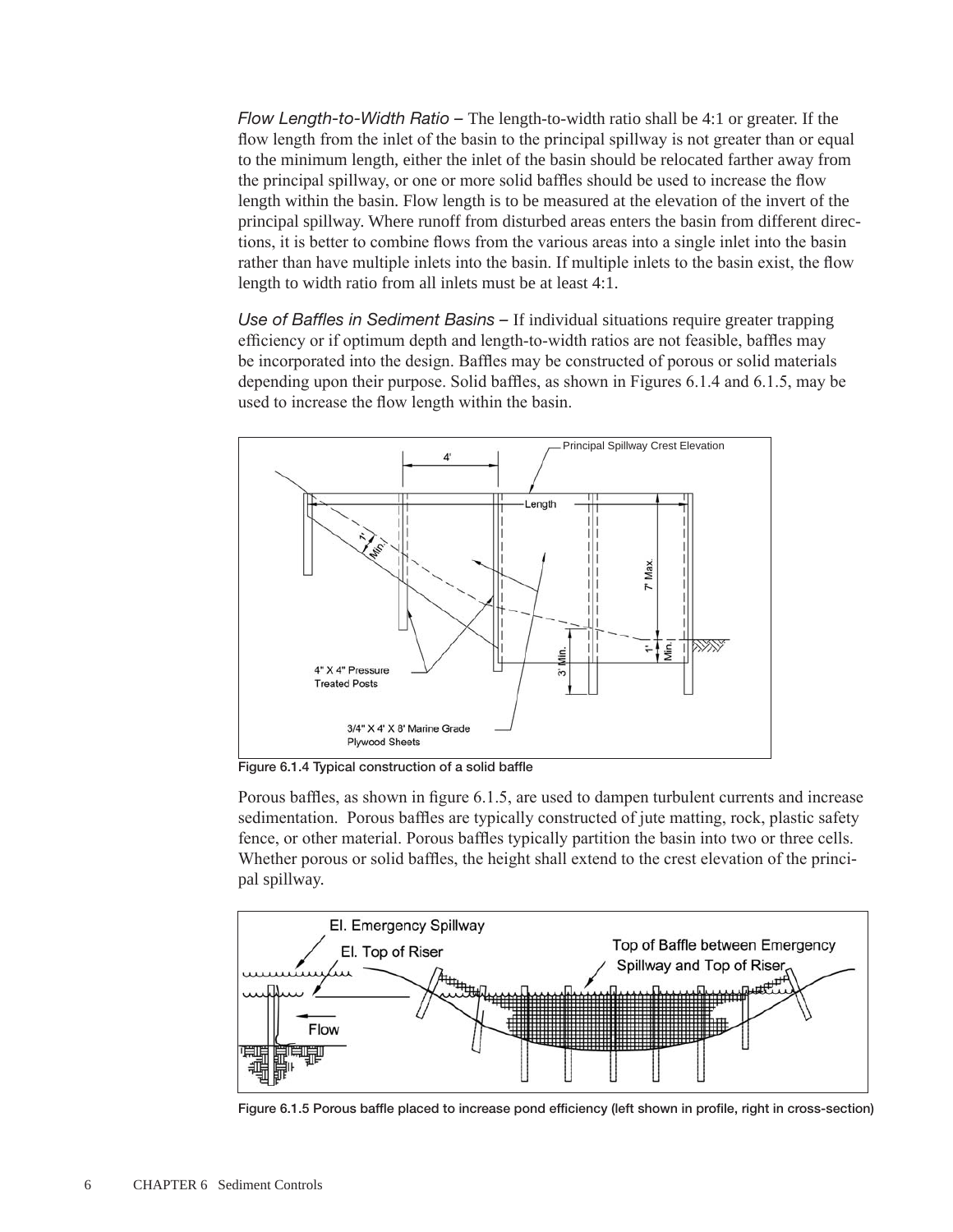*Basin Inlet—*A suitable protective lining for each collection channel or other device that discharges to the basin should be provided; the lining should extend to the bottom of the basin and at least 10' along the basin bottom for energy dissipation.

*Safety—*Sediment basins are attractive to children and can be dangerous, particularly where 2:1 or steeper side slopes lead directly into water 3 ft. or deeper. Danger is also increased where side slopes are not vegetated. Fencing and warning signs shall be installed to minimize the danger associated with sediment basins.

# 2. EMBANKMENT DESIGN:

*Embankment Slope—*Embankment slopes must be sufficiently flat to ensure stability; however, in all cases the combined upstream and downstream side slopes of the settled embankment shall not be less than 5 horizontal to 1 vertical (5:1) with neither slope being steeper than 2:1.



Figure 6.1.6 Embankment Design

*Embankment Cutoff Trench—*Use cutoff trenches to prevent seepage from flowing along the foundation of the embankment. Install cutoff trenches to a depth that extends into a relatively impervious layer. In all cases the minimum depth shall be 3 ft. and constructed of mechanically compacted material. A cutoff trench shall have a bottom width adequate to accommodate the equipment used for excavation, backfill, and compaction operations. Side slopes shall be no steeper than 1:1.

*Embankment Settlement—*The embankment design height shall be increased by the amount needed to ensure that after all settlement has taken place the height of the dam will equal or exceed the design height. This increase shall not be less than 5%.

*Embankment Top Width—*The minimum top width of the embankment shall be as shown below.

| Embankment Height at Centerline (ft.) | Minimum Top Width (ft.) |
|---------------------------------------|-------------------------|
| < 15                                  |                         |
| $15 - 20$                             | 10                      |
| > 20                                  | 19                      |

Table 6.1.1 Embankment Top Width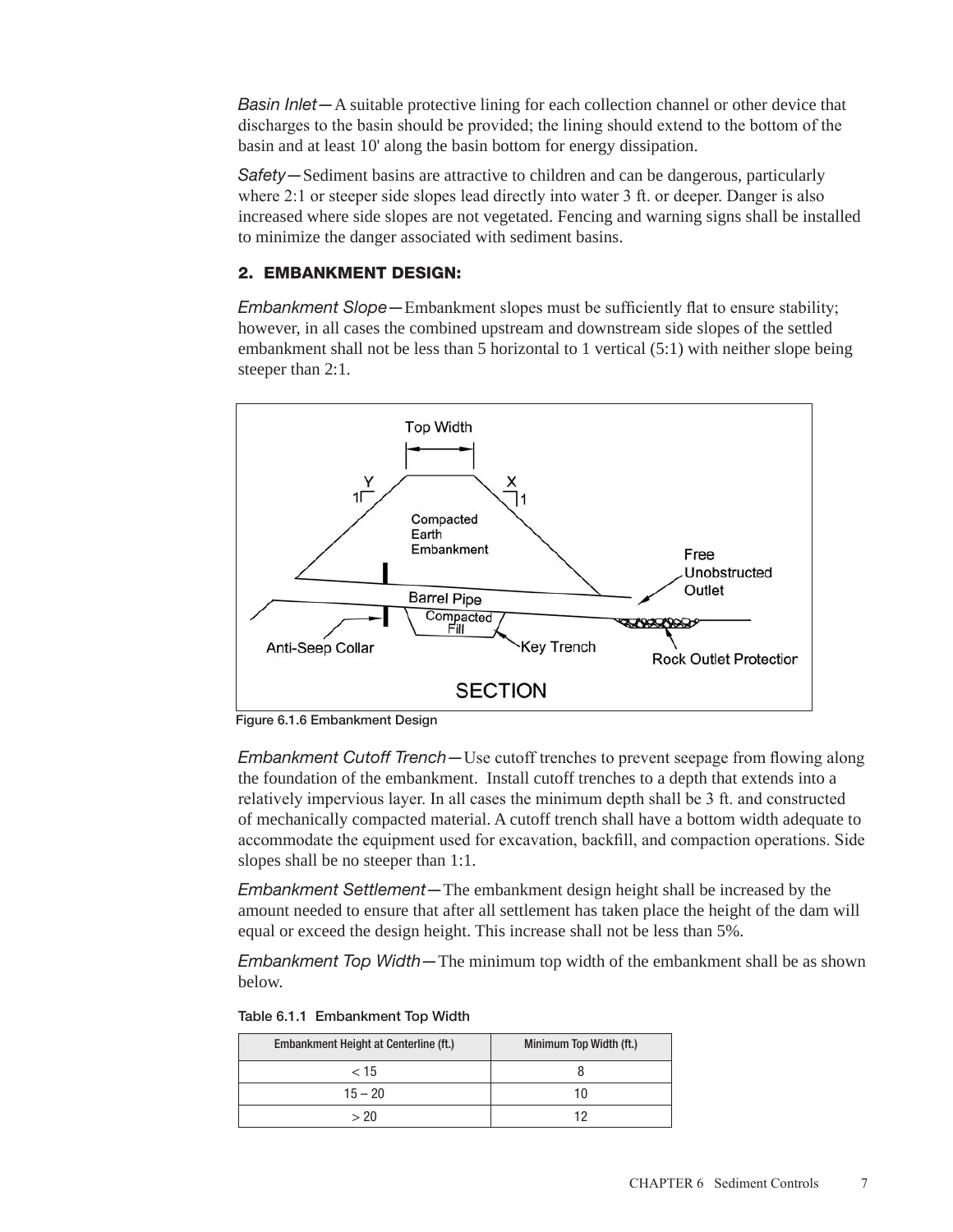# 3. DEWATERING DEVICE DESIGN:

Dewatering should be part of all sediment basins. The minimum dewatering time for sediment basins is 48 hours. The maximum dewatering time should not exceed 7 days. The lower limit of dewatering is the top of the sediment storage zone, or the top of the permanent pool if a permanent pool is used. The upper limit is the crest of the principal spillway. Sediment basins shall be dewatered using a device that discharges water from the top of the dewatering zone.

Typical methods or devices for accomplishing this may include the following: skimmers, floating pumps, siphons or other acceptable methods that provide dewatering between 48 hours and 7 days. Where ice or other reasons make dewatering from the top of the water surface impractical, multiple orifices or a single orifice may be used to dewater down to the top of the sediment storage zone. Any dewatering of the sediment zone must be accomplished using protected dewatering methods (e.g. perforated riser with gravel cone or wire mesh and filter fabric covering perforations). All of these methods are appropriate for meeting the requirements of this standard, but only sizing procedures for skimmers are included below. Concern regarding ice may justify changing outlet types during months of hardest freezing or provide frequent monitoring and mainteance as a means of preventing freezing of the skimmer.

A schematic of a skimmer is shown in figure 6.1.7 or 6.1.8. Typically a single orifice plate is placed in the discharge pipe to control water outflow or discharge. It is recommended that the orifice be placed near the water surface or floating device to allow a constant head and a more consistent discharge. Note the dewatering device is not the same as the principal or emergency spillway. However, the dewatering device outlet may be connected to the principal spillway outlet.

Sediment basins are often permanent stormwater detention facilities (wet pond, dry pond, ...) modified for sediment control use during construction. Permanent stormwater ponds and sediment basins often have different volume and drawdown requirements. Thus, if the same facility (basin) is to be used both for sediment control during construction and for permanent stormwater control, the facility will require two different outlet designs - one to be used during construction, and the other to be installed upon completion of the development. Plans should explicitly show design calculations and outlet design details for both uses and configurations.

It is recommended that calculation summaries and design details for both outlets be included on the same plan page during submittal for ease of evaluation by the reviewing agency. Table 6.1.1.a highlights summary information that should be included.

In addition, the point at which the temporary sediment basin outlet is to be replaced with the permanent stormwater basin outlet should be clearly specified on the page(s) with outlet design details.

|                                  |                        | <b>Sediment Basin</b>                                                  |         |                                     | <b>Permanent Stormwater Facility</b> |                          |         |                            |  |  |
|----------------------------------|------------------------|------------------------------------------------------------------------|---------|-------------------------------------|--------------------------------------|--------------------------|---------|----------------------------|--|--|
| Contributing<br>Drainage<br>Area | Dewatering<br>Volume   | Sediment<br><b>Detention</b><br>Storage<br>Time<br>Volume<br>Min 48 hr |         | Sediment<br>Control<br>Orifice Size | Water<br>Quality<br>Volume-WQv       | Permanent<br>Pool Volume |         | <b>WQv Orifice</b><br>Size |  |  |
| (ac.)                            | $(yd^3)$ or $(ac$ -ft) | ( $\mathsf{v}\mathsf{d}^3$ ) or (ac-ft) $\blacksquare$                 | (hours) | (in) or (in <sup>2</sup> )          | $(yd^3)$ or $(ac$ -ft)               | $(yd^3)$ or $(ac$ -ft)   | (hours) | (in) or $(in^2)$           |  |  |
|                                  |                        |                                                                        |         |                                     |                                      |                          |         |                            |  |  |

Table 6.1.1.a Summary information for Sediment Basin versus Permanent Stormwater Facility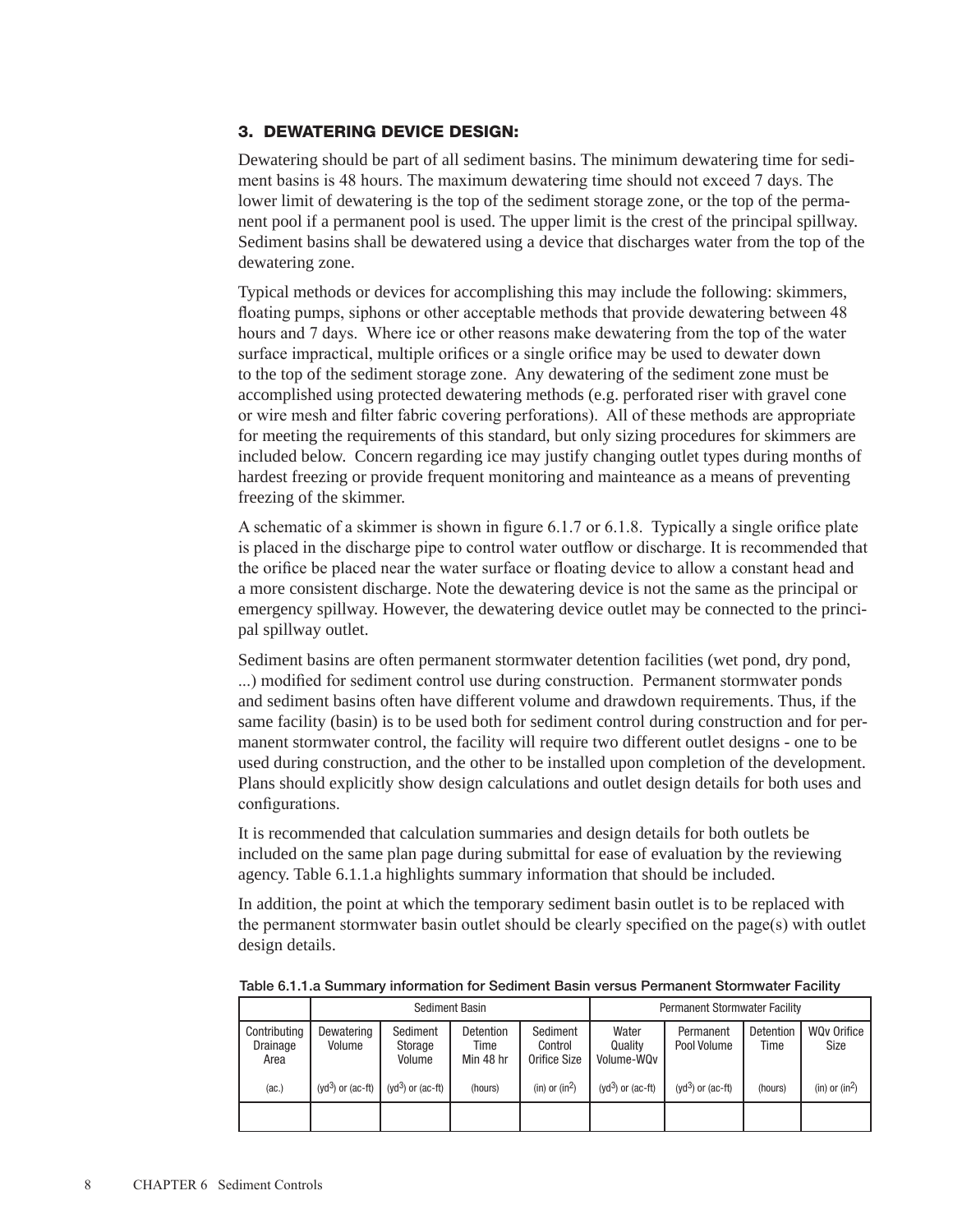#### *Sizing Procedures for Skimmers*

Two types of skimmer are discussed here: the Faircloth Skimmer, a patented device manufactured and sold by William Faircloth of North Carolina; and the Delaware DOT skimmer incorporated into the State of Delaware Dept. of Transportation specifications. While similarly drawing water from near the surface, the devices differ in the location of the orifice control. The Faircloth Skimmer has its orifice control located near the water surface and will maintain the same head over the orifice during dewatering. The Delaware DOT skimmer has its orifice control located at the lowest portion of the device and therefore will not have a consistent head throughout the dewatering period. Thus two different design approaches must be used in sizing the orifices for each skimmer.

#### Delaware DOT skimmer discharge:

Discharge from the Delaware DOT skimmer can be calculated with the orifice flow equation shown below. The discharge from the Delaware DOT skimmer will vary since the head will change as the basin is dewatered.

Orifice Flow Equation:  $Q=CA(2gH)^{0.5}$ 

Where:  $Q =$  discharge in cubic feet per second (cfs)

- $C$  = orifice coefficient, typically a value of 0.6 is used for C
- $A = cross-sectional area of the orifice plate in square feet$
- $g =$  acceleration due to gravity, 32.2 ft/sec2
- $H =$  head above orifice in feet, from the orifice center to the water surface

As an alternative to utilizing the orifice flow equation, the following table can be utilized to determine discharge, Q, in cfs. The average head is used with the given range (e.g. for 0-2 feet,  $H = 0.5$  feet)

Table 6.1.2 Discharge, Q, in cfs for different orifice sizes and head above orifice (ft).

| Orifice size (in.) | $0'$ to $1'$ | $1'$ to $2'$ | $2'$ to $3'$ | $3'$ to $4'$ | $4'$ to $5'$ |
|--------------------|--------------|--------------|--------------|--------------|--------------|
| 1 !!               | 0.019        | 0.032        | 0.042        | 0.049        | 0.056        |
| 1.5"               | 0.041        | 0.072        | 0.093        | 0.110        | 0.125        |
| 2"                 | 0.074        | 0.129        | 0.166        | 0.196        | 0.223        |
| 2.5"               | 0.116        | 0.201        | 0.259        | 0.307        | 0.348        |
| 3"                 | 0.167        | 0.289        | 0.373        | 0.442        | 0.501        |
| 3.5"               | 0.227        | 0.394        | 0.508        | 0.602        | 0.682        |
| 4"                 | 0.297        | 0.514        | 0.664        | 0.786        | 0.891        |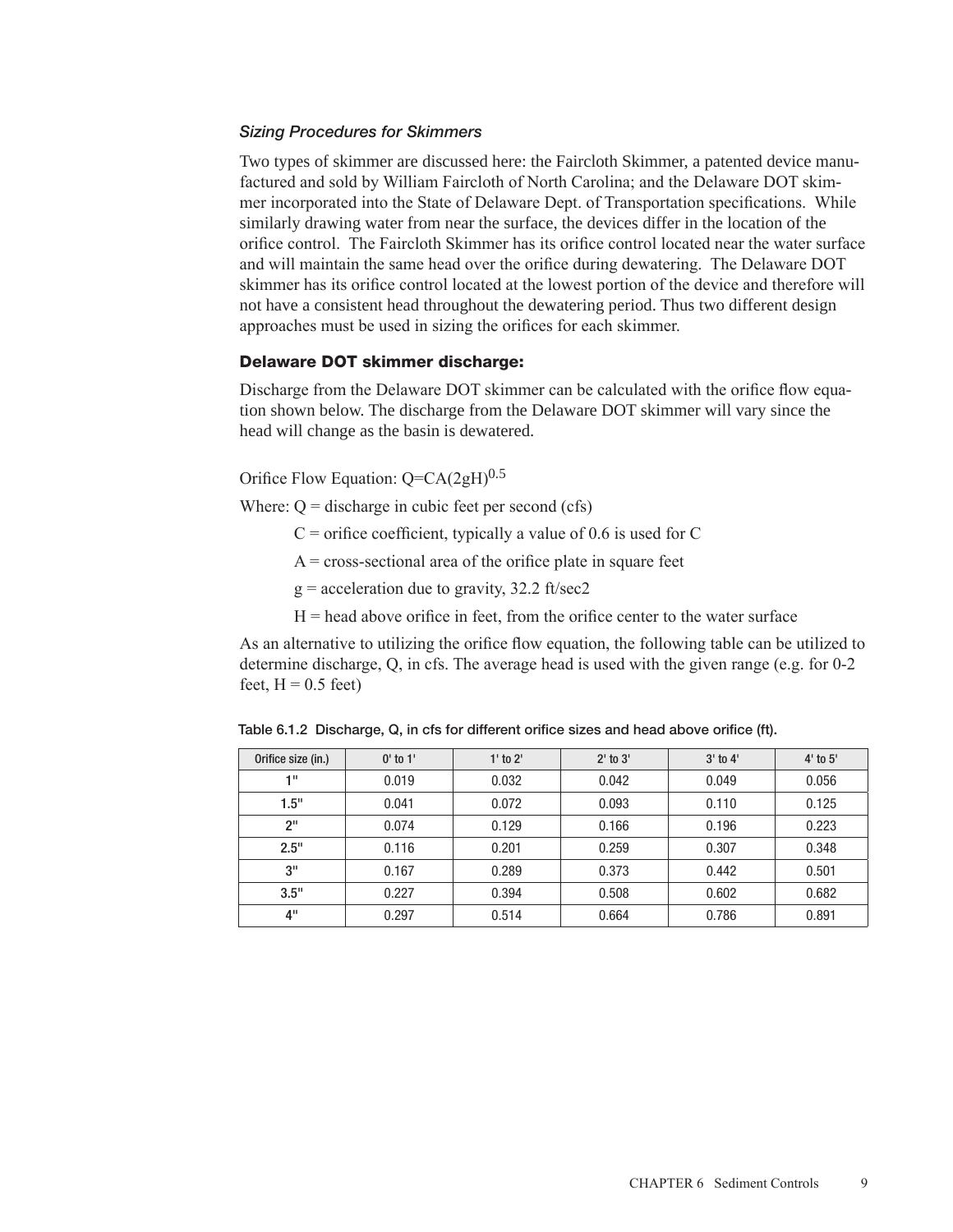The orifice shall be designed to remove the entire volume of the dewatering zone. The minimum dewatering time for the sediment basin is 48 hours. The maximum dewatering time should not exceed 7 days. The dewatering orifice shall be designed by the following procedure or other equivalent means.

*Step 1 –* Knowing the size and shape of your dewatering zone, calculate the volume of water (cubic feet) in each 1-foot increment from the bottom of the dewatering zone to the top of the dewatering zone (e.g., 0'-1', 1'-2', 2'-3', 3'-4', 4'-5').

*Step 2 –* Select a trial orifice size, and use the chart on page 9 to determine the discharge, Q, for each 1-foot increment of head.

*Step 3 –* Divide each volume calculated in step 1 by the corresponding Q (step 2) to get the total dewatering time.

*Step 4 –* Sum the dewatering times for the 1-foot increments to get the total dewatering time. Make sure to convert the units from seconds to days (86,400 seconds/day).

*Step 5 –* If the dewatering time is less than 2 days or greater than 7 days, select a different orifice size and repeat steps 2-5.



Figure 6.1.7 Delaware Dept. of Transportation Skimmer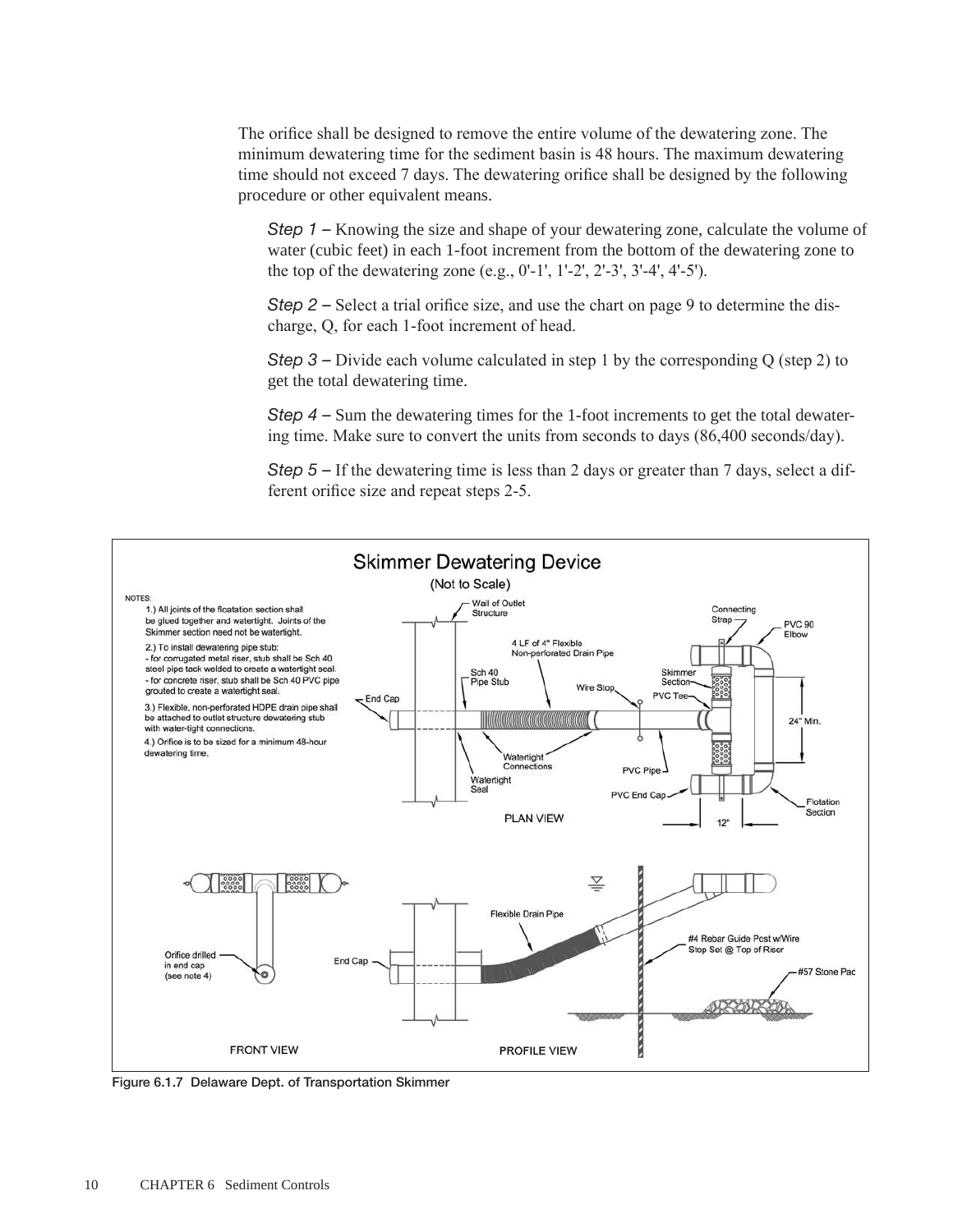# Faircloth skimmer discharge:

The typical components of the Faircloth skimmer are shown in Figure 6.1.8. This skimmer consists of three primary parts: the arm assembly, the water entry unit and the "C" enclosure keep debris from water entrance. The "C" enclosure floats on the water surface and suspends the water entry unit just below the water surface. The arm assembly transports the water from the water entry unit to the basin's principal spillway barrel. Water discharge rate is to be controlled by an orifice located at the connection between the water entry unit and the arm assembly.

Instructions for design, installation and maintenance of Faircloth skimmers is available from the J.W. Faircloth & Sons Company at www.fairclothskimmer.com.



Figure 6.1.8 Faircloth Skimmer Schematic Developed by Warren Faircloth, North Carolina (Penn State Ag and Biol. Eng Fact Sheet F-252)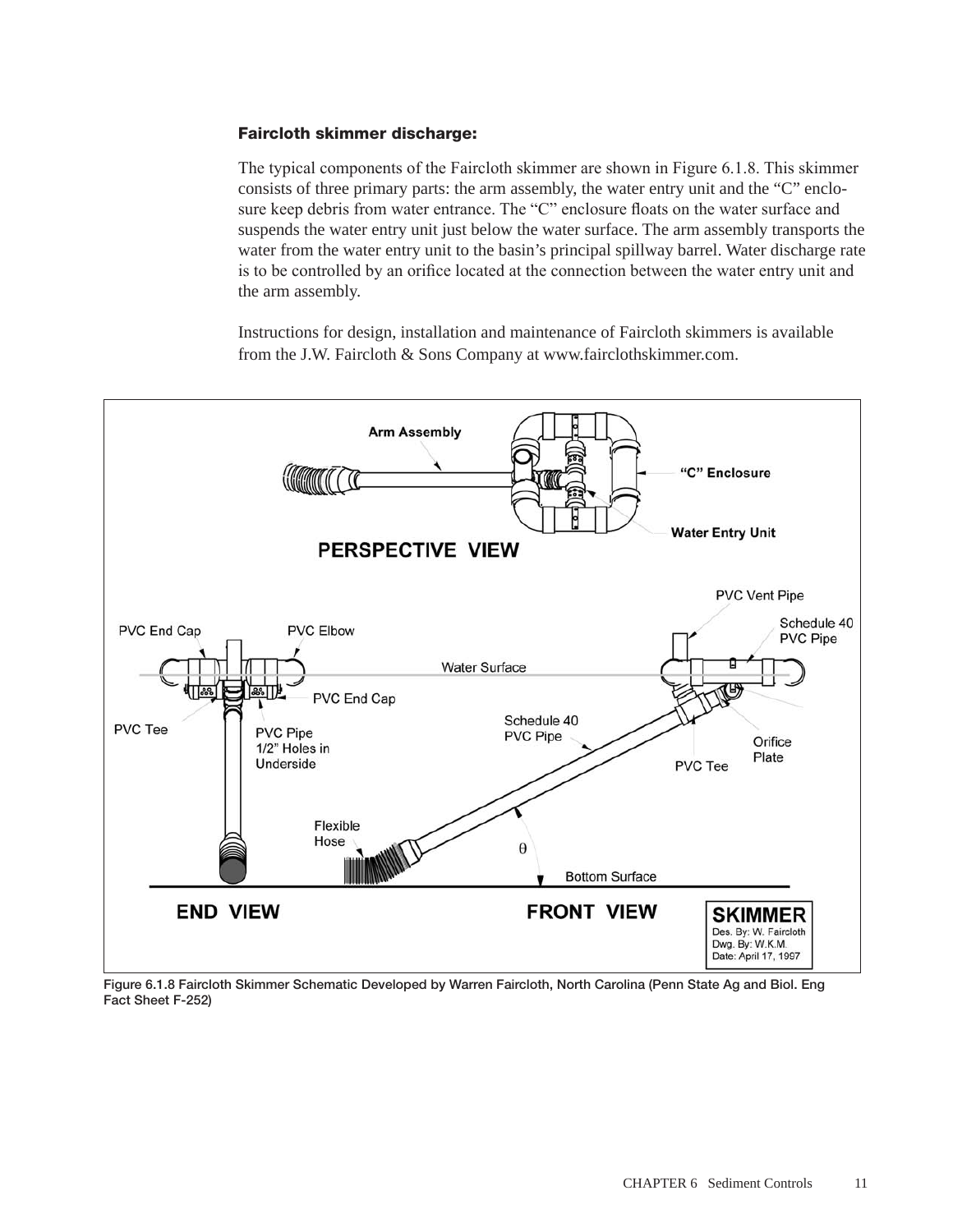#### 4) PRINCIPAL SPILLWAY DESIGN:



Figure 6.1.10 Principal Spillway Design

*Capacity –* The principal spillway must be designed to pass the discharge from a 10-year, 24-hour duration storm when the water surface is at the crest of the emergency spillway.

*Materials –* Principal spillway materials shall meet the NRCS standard and specification for ponds (NRCS Field Office Technical Guide standard 378).

*Configuration –* Configurations consisting of a riser and barrel (non-perforated) principal spillway with a skimmer dewatering device are encouraged although other configurations may be utilized provided the dewatering time is between 48 hours and 7days.

*Staging Requirements –* The principal spillway crest elevation must be a minimum of 1 ft. below the elevation of the emergency spillway crest. The minimum difference in elevation between the crest of the emergency spillway and settled top of dam shall be 2 ft., or 1 ft. above the water surface in the reservoir with the emergency spillway flowing at design depth, whichever is greater.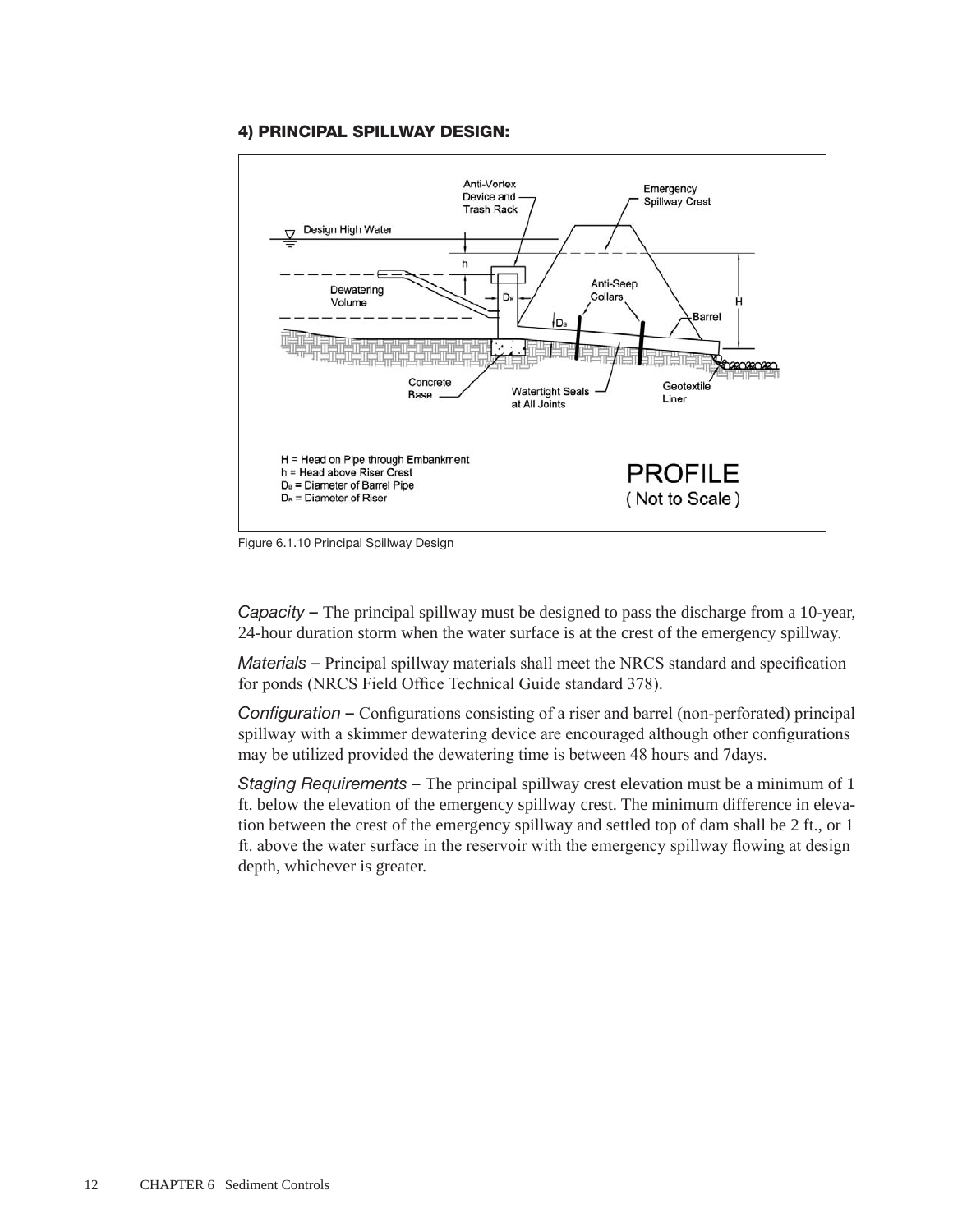*Sizing Procedures for Riser and Barrel –* A principal spillway riser and barrel design procedure is shown below. The minimum riser diameter is 15", and the minimum barrel diameter is 12".

1. Determine Q from the design criteria. The principal spillway must be designed to pass the discharge from a 10-year, 24-hour duration storm when the water surface is at the crest of the emergency spillway.

2. Determine h as the difference in elevation between the crests of the principal spillway and the emergency spillway as shown in Figure 6.1.10.

3. Determine H as the difference in elevation between the barrel outlet and crest of the emergency spillway as shown in Figure 6.1.10.

4. Using Q and h, refer to the Riser Inflow Curves (Figure 6.1.11 for CMP), and find the riser size required. Different materials will require using alternative Riser Inflow (Inlet) Curves or equations.

5. Using Q and H, refer to the Barrel Size table (Table 6.1.3) to find the appropriate barrel size.

6. Compare barrel flow ( $Q_{\text{pipe}}$ ), weir flow at the riser ( $Q_{\text{weir}}$ ), orifice flow at the riser ( $Q_{\text{orifice}}$ high), and flow at the entrance to the barrel (Q<sub>orifice-low</sub>) in order to insure the lowest or controlling flow of the principal spillway meets the 10-year, 24-hour flow. Equations are shown below except those provided with figures.

 $Q_{\text{weir}} = CLH^{1.5}$ 

where  $Q = Discharge$  across weir (cfs)

 $C =$ Weir coefficient

 $L =$ Length of weir (circumference of riser, ft)

 $H =$  Head above the orifice (ft)

 $Q_{\text{orifice-high}} = CA(2gh)^{0.5}$ 

where Oorifice-high  $=$  Discharge due to orifice flow at the riser

 $C = Coefficient of discharge$ 

A = Cross-sectional area of the riser  $(f<sup>2</sup>)$ 

 $g =$ Acceleration due to gravity, (32.2 ft/sec<sup>2</sup>)

 $h$  = Head above the riser, from the riser crest to the water surface (ft)

 $Q_{\text{orifice-low}} = CA(2gh)^{0.5}$ 

where Oorifice-low = Pipe discharge at the barrel entrance

 $C = Coefficient of discharge$ 

A = Cross-sectional area of the barrel conduit  $(f<sup>2</sup>)$ 

 $g =$ Acceleration due to gravity (32.2 ft/sec<sup>2</sup>)

 $h$  = Head above barrel entrance from orifice to water surface (ft)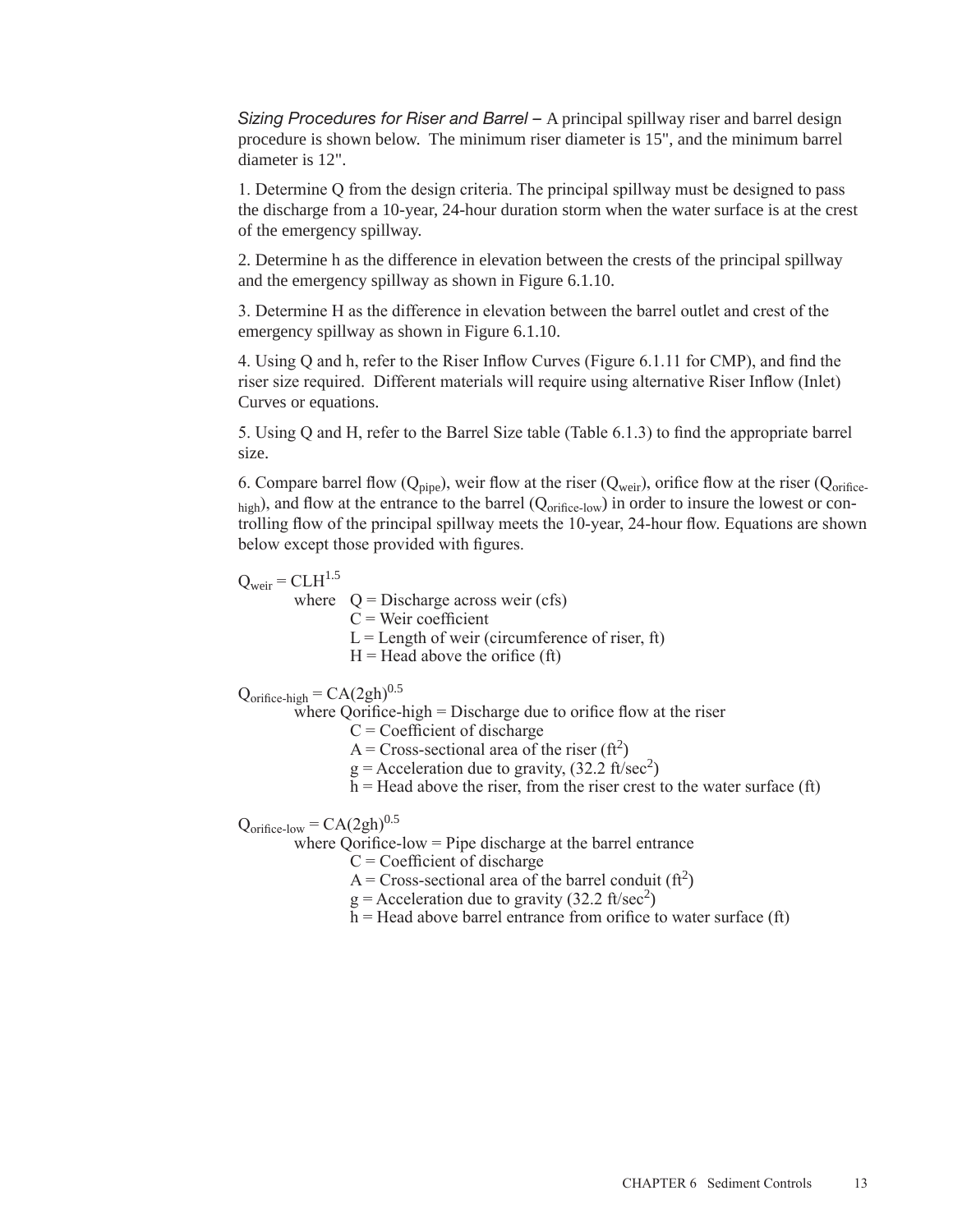

Figure 6.1.11 Riser Inflow Curves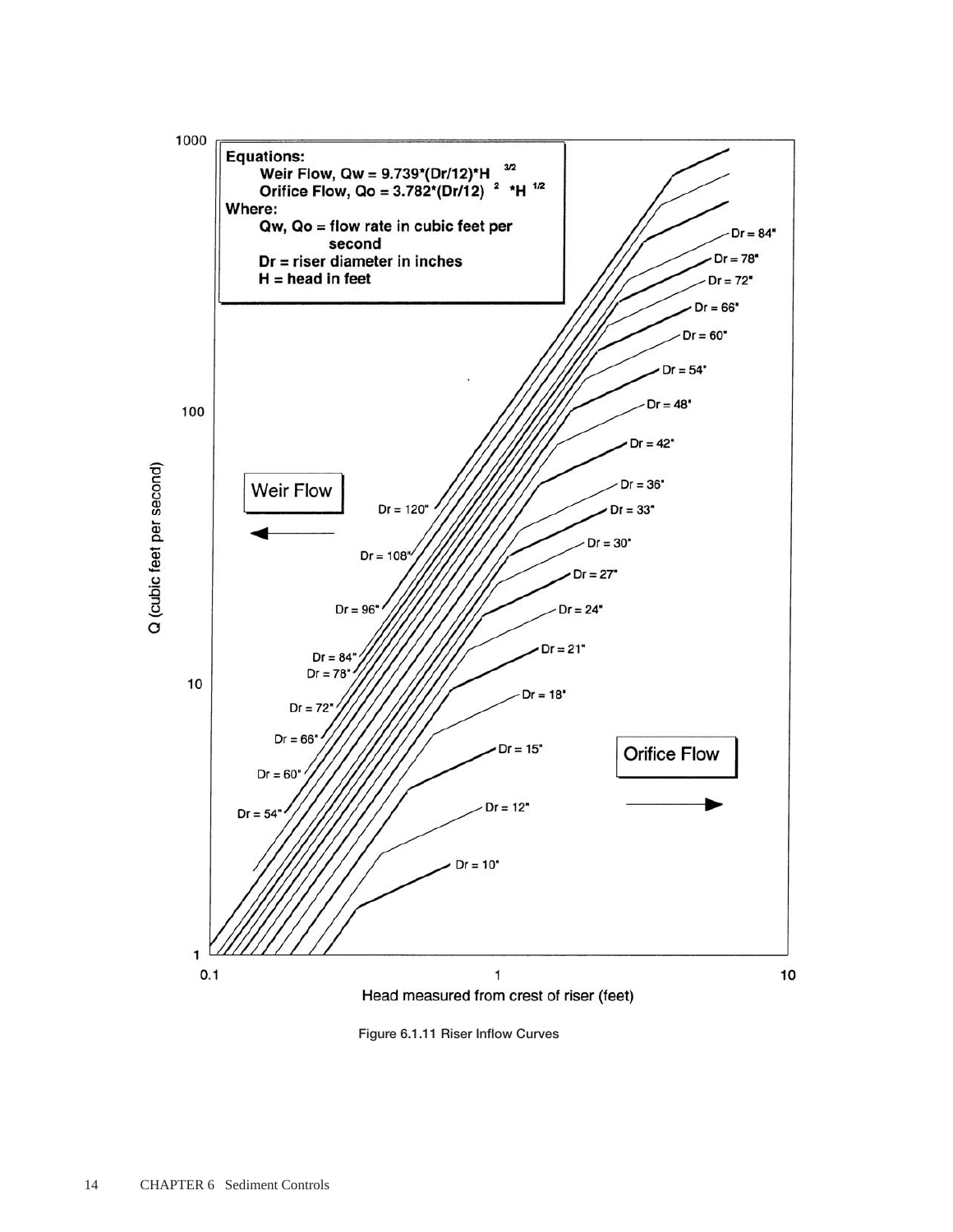| Head, H (ft.)           | Barrel Diameter (in.) |      |      |      |      |                     |                                            |      |      |      |      |  |  |
|-------------------------|-----------------------|------|------|------|------|---------------------|--------------------------------------------|------|------|------|------|--|--|
|                         | 12                    | 15   | 18   | 21   | 24   | 30                  | 36<br>42<br>48<br>54                       |      |      |      |      |  |  |
|                         |                       |      |      |      |      | Flow Raate, Q (cfs) |                                            |      |      |      |      |  |  |
| 1                       | 1.98                  | 3.48 | 5.47 | 7.99 | 11.0 | 18.8                | 28.8                                       | 41.1 | 55.7 | 72.6 | 91.8 |  |  |
| 2                       | 2.80                  | 4.92 | 7.74 | 11.3 | 15.6 | 26.6                | 40.8                                       | 58.2 | 78.8 | 103  | 130  |  |  |
| 3                       | 3.43                  | 6.02 | 9.48 | 13.8 | 19.1 | 32.6                | 49.9                                       | 71.2 | 96.5 | 126  | 159  |  |  |
| $\overline{\mathbf{4}}$ | 3.97                  | 6.96 | 10.9 | 16.0 | 22.1 | 37.6                | 57.7                                       | 82.3 | 111  | 145  | 184  |  |  |
| 5                       | 4.43                  | 7.78 | 12.2 | 17.9 | 24.7 | 42.1                | 64.5                                       | 92.0 | 125  | 162  | 205  |  |  |
| 6                       | 4.86                  | 8.52 | 13.4 | 19.6 | 27.0 | 46.1                | 70.6                                       | 101  | 136  | 178  | 225  |  |  |
| $\overline{7}$          | 5.25                  | 9.20 | 14.5 | 21.1 | 29.2 | 49.8                | 76.3                                       | 109  | 147  | 192  | 243  |  |  |
| 8                       | 5.61                  | 9.84 | 15.5 | 22.6 | 31.2 | 53.2                | 81.5                                       | 116  | 158  | 205  | 260  |  |  |
| 9                       | 5.95                  | 10.4 | 16.4 | 24.0 | 33.1 | 56.4                | 86.5                                       | 123  | 167  | 218  | 275  |  |  |
| 10                      | 6.27                  | 11.0 | 17.3 | 25.3 | 34.9 | 59.5                | 91.2                                       | 130  | 176  | 230  | 290  |  |  |
| 11                      | 6.58                  | 11.5 | 18.2 | 26.5 | 36.6 | 62.4                | 95.6                                       | 136  | 185  | 241  | 304  |  |  |
| 12                      | 6.87                  | 12.1 | 19.0 | 27.7 | 38.2 | 65.2                | 99.9                                       | 142  | 193  | 252  | 318  |  |  |
| 13                      | 7.15                  | 12.6 | 19.7 | 28.8 | 39.8 | 67.8                | 104                                        | 148  | 201  | 262  | 331  |  |  |
| 14                      | 7.42                  | 13.0 | 20.5 | 29.9 | 41.3 | 70.4                | 108                                        | 154  | 208  | 272  | 343  |  |  |
| 15                      | 7.68                  | 13.5 | 21.2 | 30.9 | 42.8 | 72.8                | 112                                        | 159  | 216  | 281  | 355  |  |  |
| 16                      | 7.93                  | 13.9 | 21.9 | 32.0 | 44.2 | 75.2                | 115                                        | 165  | 223  | 290  | 367  |  |  |
| 17                      | 8.18                  | 14.3 | 22.6 | 32.9 | 45.5 | 77.5                | 119                                        | 170  | 230  | 299  | 378  |  |  |
| 18                      | 8.41                  | 14.8 | 23.2 | 33.9 | 46.8 | 79.8                | 120                                        | 174  | 236  | 308  | 389  |  |  |
| Length L (ft.)          |                       |      |      |      |      |                     | <b>Correction Factors for Pipe Lengths</b> |      |      |      |      |  |  |
| 20                      | 1.53                  | 1.47 | 1.42 | 1.37 | 1.34 | 1.28                | 1.24                                       | 1.20 | 1.18 | 1.16 | 1.14 |  |  |
| 30                      | 1.36                  | 1.32 | 1.29 | 1.27 | 1.24 | 1.21                | 1.18                                       | 1.15 | 1.13 | 1.12 | 1.11 |  |  |
| 40                      | 1.23                  | 1.21 | 1.20 | 1.18 | 1.17 | 1.14                | 1.12                                       | 1.11 | 1.10 | 1.09 | 1.08 |  |  |
| 50                      | 1.14                  | 1.13 | 1.12 | 1.11 | 1.10 | 1.09                | 1.08                                       | 1.07 | 1.06 | 1.06 | 1.05 |  |  |
| 60                      | 1.06                  | 1.06 | 1.05 | 1.05 | 1.05 | 1.04                | 1.04                                       | 1.03 | 1.03 | 1.03 | 1.02 |  |  |
| 70                      | 1.00                  | 1.00 | 1.00 | 1.00 | 1.00 | 1.00                | 1.00                                       | 1.00 | 1.00 | 1.00 | 1.00 |  |  |
| 80                      | .95                   | .95  | .95  | .96  | .96  | .96                 | .97                                        | .97  | .97  | .98  | .98  |  |  |
| 90                      | .90                   | .91  | .91  | .92  | .92  | .93                 | .94                                        | .94  | .95  | .95  | .96  |  |  |
| 100                     | .86                   | .87  | .88  | .89  | .89  | .90                 | .91                                        | .92  | .93  | .93  | .94  |  |  |

Table 6.1.3 Barrel Size--For Corrugated Metal Pipe Principal Spillway Based on flow rate (Q) and head (H)

Barrel Size Chart

*Riser Base –* The principal spillway must be weighted to prevent flotation. The minimum factor of safety against flotation shall be 1.1. If concrete is used for the weighted riser base, the formula shown below may be used in calculating the required volume of concrete.

$$
V = 0.62 \text{ HD}_R^2 - \frac{\text{HW}_R}{87.6}
$$

Where:  $H = Height of Riser (ft.)$  $D<sub>R</sub>$  = Diameter of Riser (ft.)  $W_R$  = Weight of Riser (lb./ft.)  $V =$  Volume of Concrete (ft.<sup>3</sup>)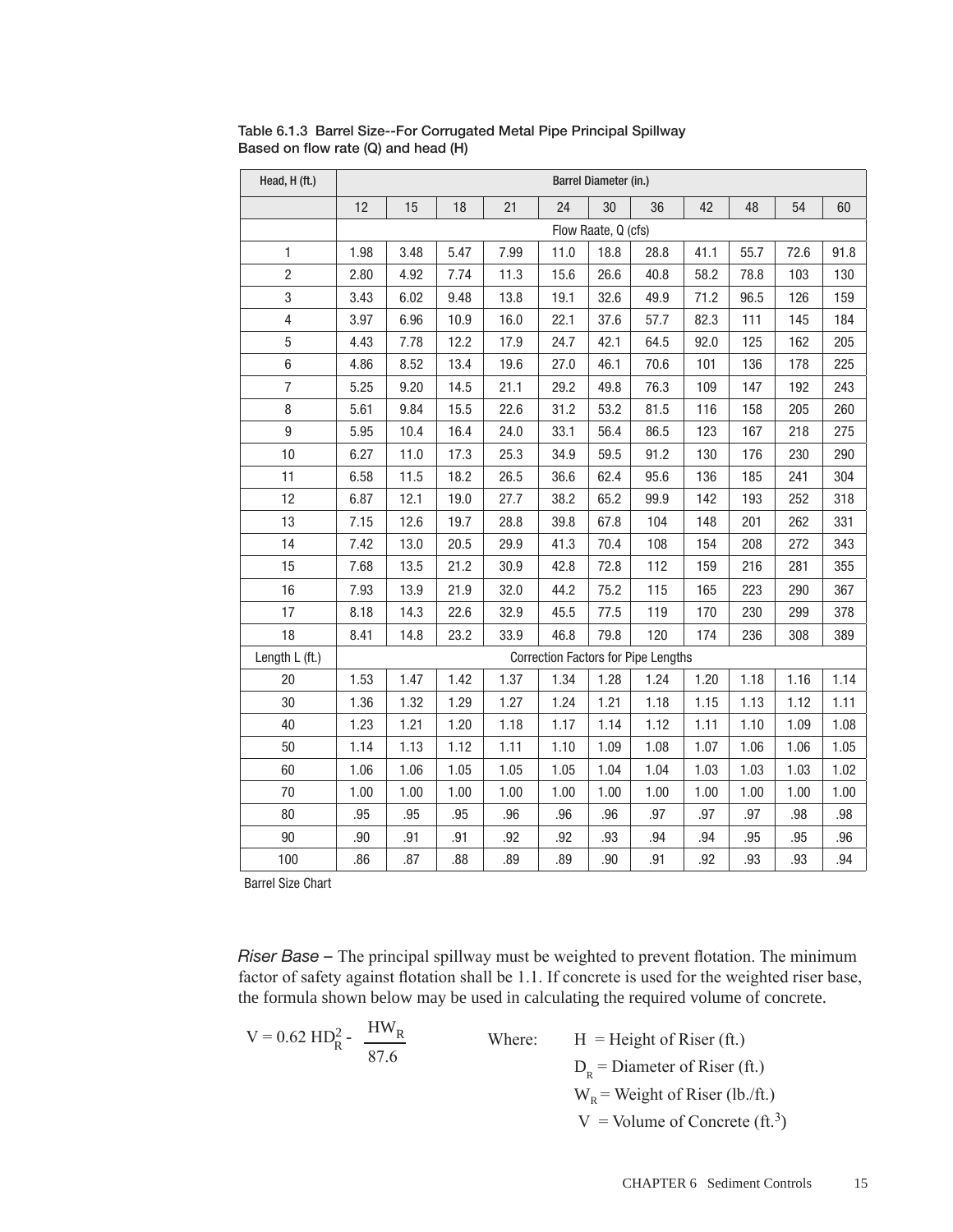*Trash Rack and Anti-Vortex Device—*To prevent pipes from becoming clogged with straw or construction debris, a trash rack should be used. However, if conditions make clogging unlikely, a trash rack may not be necessary.

*Seepage Control Along Principal Spillway—*Seepage along the principal spillway conduit extending through the embankment shall be controlled by use of a filter and drainage diaphragms, or anti-seep collars. The placement and design of these controls shall meet requirements as set forth in the NRCS standard and specification for Ponds (378).

*Outlet Protection—*The discharge from a sediment basin shall be designed, to prevent accelerated erosion or sedimentation. Typical alternatives include riprap or concrete structures, storm sewers, and similar means that dissipate the energy without causing erosion to the downstream channel or stilling basin.



# 5) EMERGENCY SPILLWAY DESIGN:

Figure 6.1.12 Emergency Spillway Design

*Location and Shape—*Constructed earth spillways shall be trapezoidal and located in undisturbed ground. It must not be constructed over the embankment. Spillways should have an approach channel, a flat control section, and an exit channel. Side slopes of the trapezoidal spillway are typically 3:1 or flatter. The exit channel shall be lined with grasses or riprap as appropriate, based on channel velocities.

*Capacity—*The capacity of the emergency spillway shall be that required to pass the peak flow from a 25-year, 24-hour storm less any reduction creditable to pipe conduit discharge detention storage and routing.

*Emergency Spillway Sizing Procedure—*Three methods for sizing the emergency spillway are shown below.

- 1) Utilize tables provided in Chapter 11 of the NRCS' Engineering Field Handbook for determining emergency spillway capacity.
- 2) Utilize the weir equation with the level being equal to 20 or 25 feet:

 $O=CLH^{1.5}$ 

Where this procedure is used, the maximum value of "C" should be 2.8. "L" is the bottom width of the spillway at the crest, and "H" is the height of water in the pondabove the spillway crest.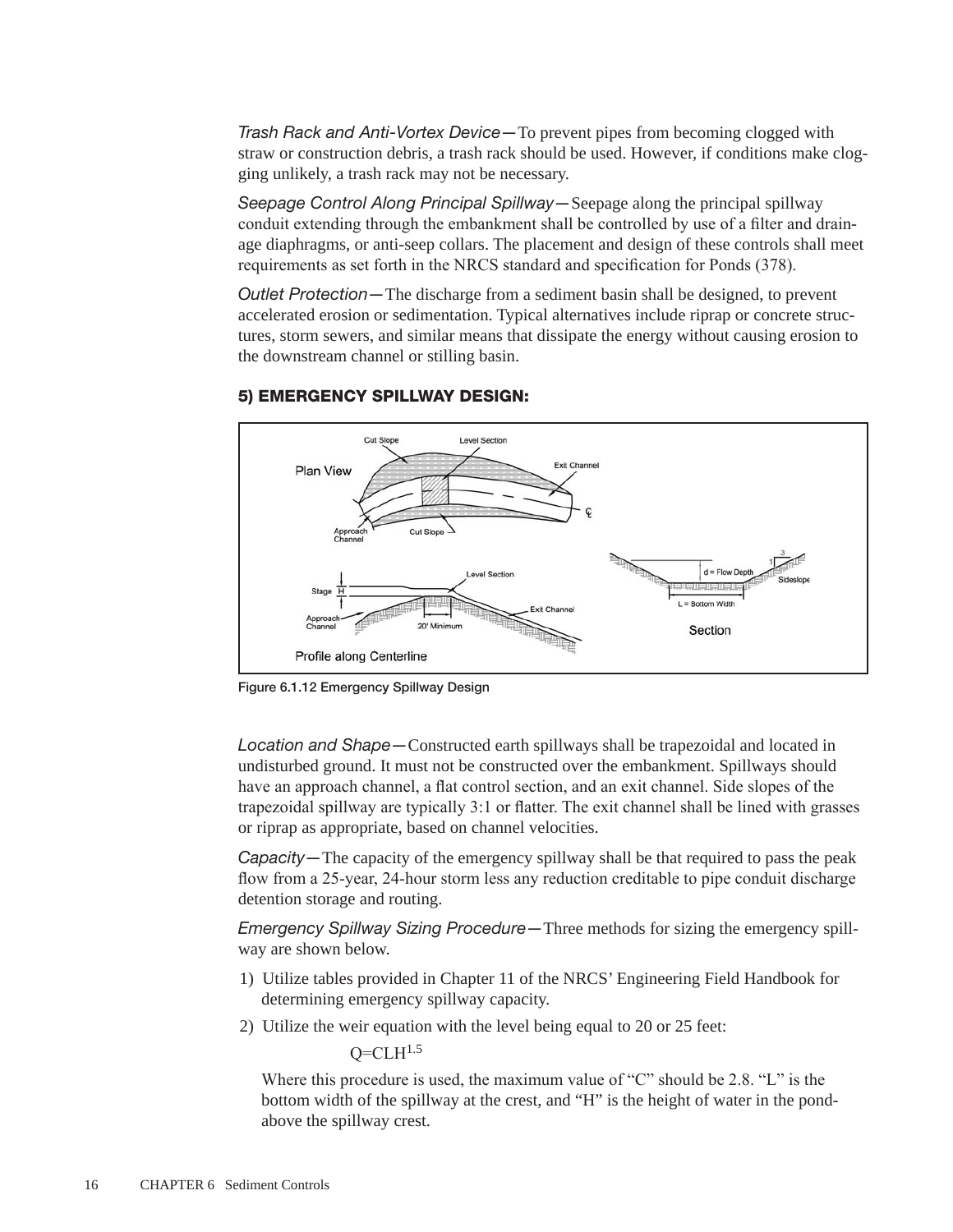3) Having determined the design discharge "Q", find the spillway width and stage required in the Capacity of Earth Spillways table below. The stage is the difference between the pond surface and the crest of the emergency spillway.

*Staging Requirements—*The principal spillway invert elevation must be a minimum of 1 ft. below the elevation of the emergency spillway crest. The minimum difference in elevation between the crest of the emergency spillway and settled top of dam shall be 2 ft., or 1 ft. above the water surface in the reservoir with the emergency spillway flowing at design depth, whichever is greater.

*Exit Channel Outlet Protection—*The discharge from an emergency spillway shall be designed to prevent accelerated erosion or sedimentation. Typical alternatives include vegetation, riprap, concrete structures, and similar means that dissipate energy without causing erosion.

| Stage | Bottom Width (ft.) |                |     |     |     |     |     |     |     |     |     |     |     |     |     |     |     |
|-------|--------------------|----------------|-----|-----|-----|-----|-----|-----|-----|-----|-----|-----|-----|-----|-----|-----|-----|
| (ft.) | 8                  | 10             | 12  | 14  | 16  | 18  | 20  | 22  | 24  | 26  | 28  | 30  | 32  | 34  | 36  | 38  | 40  |
|       | Flow Rate Q (cfs)  |                |     |     |     |     |     |     |     |     |     |     |     |     |     |     |     |
| 0.5   | 6                  | $\overline{7}$ | 8   | 10  | 11  | 13  | 14  | 15  | 17  | 18  | 20  | 21  | 22  | 24  | 25  | 27  | 28  |
| 0.6   | 8                  | 10             | 12  | 14  | 16  | 18  | 20  | 22  | 24  | 26  | 28  | 30  | 32  | 34  | 35  | 37  | 39  |
| 0.7   | 11                 | 13             | 16  | 18  | 20  | 23  | 25  | 28  | 30  | 33  | 35  | 38  | 41  | 43  | 44  | 46  | 48  |
| 0.8   | 13                 | 16             | 19  | 22  | 26  | 29  | 32  | 35  | 38  | 42  | 45  | 46  | 48  | 51  | 54  | 57  | 60  |
| 0.9   | 17                 | 20             | 24  | 28  | 32  | 35  | 39  | 43  | 47  | 51  | 53  | 57  | 60  | 64  | 68  | 71  | 75  |
| 1.0   | 20                 | 24             | 29  | 33  | 38  | 42  | 47  | 51  | 56  | 61  | 63  | 68  | 72  | 77  | 81  | 86  | 90  |
| 1.1   | 23                 | 28             | 34  | 39  | 44  | 49  | 54  | 60  | 65  | 70  | 74  | 79  | 84  | 89  | 95  | 100 | 105 |
| 1.2   | 28                 | 33             | 40  | 45  | 51  | 58  | 64  | 69  | 76  | 80  | 86  | 92  | 98  | 104 | 110 | 116 | 122 |
| 1.3   | 32                 | 38             | 46  | 53  | 58  | 65  | 73  | 80  | 86  | 91  | 99  | 106 | 112 | 119 | 125 | 133 | 140 |
| 1.4   | 37                 | 44             | 51  | 59  | 66  | 74  | 82  | 90  | 96  | 103 | 111 | 119 | 127 | 134 | 142 | 150 | 158 |
| 1.5   | 41                 | 50             | 58  | 66  | 75  | 85  | 92  | 101 | 108 | 116 | 125 | 133 | 142 | 150 | 160 | 169 | 178 |
| 1.6   | 46                 | 56             | 65  | 75  | 84  | 94  | 104 | 112 | 122 | 132 | 142 | 149 | 158 | 168 | 178 | 187 | 197 |
| 1.7   | 52                 | 62             | 72  | 83  | 94  | 105 | 115 | 126 | 135 | 145 | 156 | 167 | 175 | 187 | 196 | 206 | 217 |
| 1.8   | 58                 | 69             | 81  | 93  | 104 | 116 | 127 | 138 | 150 | 160 | 171 | 182 | 194 | 204 | 214 | 226 | 233 |
| 1.9   | 64                 | 76             | 88  | 102 | 114 | 127 | 140 | 152 | 164 | 175 | 188 | 201 | 213 | 225 | 235 | 248 | 260 |
| 2.0   | 71                 | 83             | 97  | 111 | 125 | 138 | 153 | 164 | 178 | 193 | 204 | 218 | 232 | 245 | 256 | 269 | 283 |
| 2.1   | 77                 | 91             | 107 | 122 | 135 | 149 | 162 | 177 | 192 | 207 | 220 | 234 | 250 | 267 | 276 | 291 | 305 |
| 2.2   | 84                 | 100            | 116 | 131 | 146 | 163 | 177 | 194 | 210 | 224 | 238 | 253 | 269 | 288 | 301 | 314 | 330 |
| 2.3   | 90                 | 108            | 124 | 140 | 158 | 175 | 193 | 208 | 226 | 243 | 258 | 275 | 292 | 306 | 323 | 341 | 354 |
| 2.4   | 99                 | 116            | 136 | 152 | 170 | 189 | 206 | 224 | 241 | 260 | 275 | 294 | 312 | 327 | 346 | 364 | 378 |

Table 6.1.4 Capacity of Earth Spillways

A maintenance program shall be established to maintain the capacity and function of the sediment basin.

Note: The side slopes cut for the emergency spillway must be no steeper than 2:1.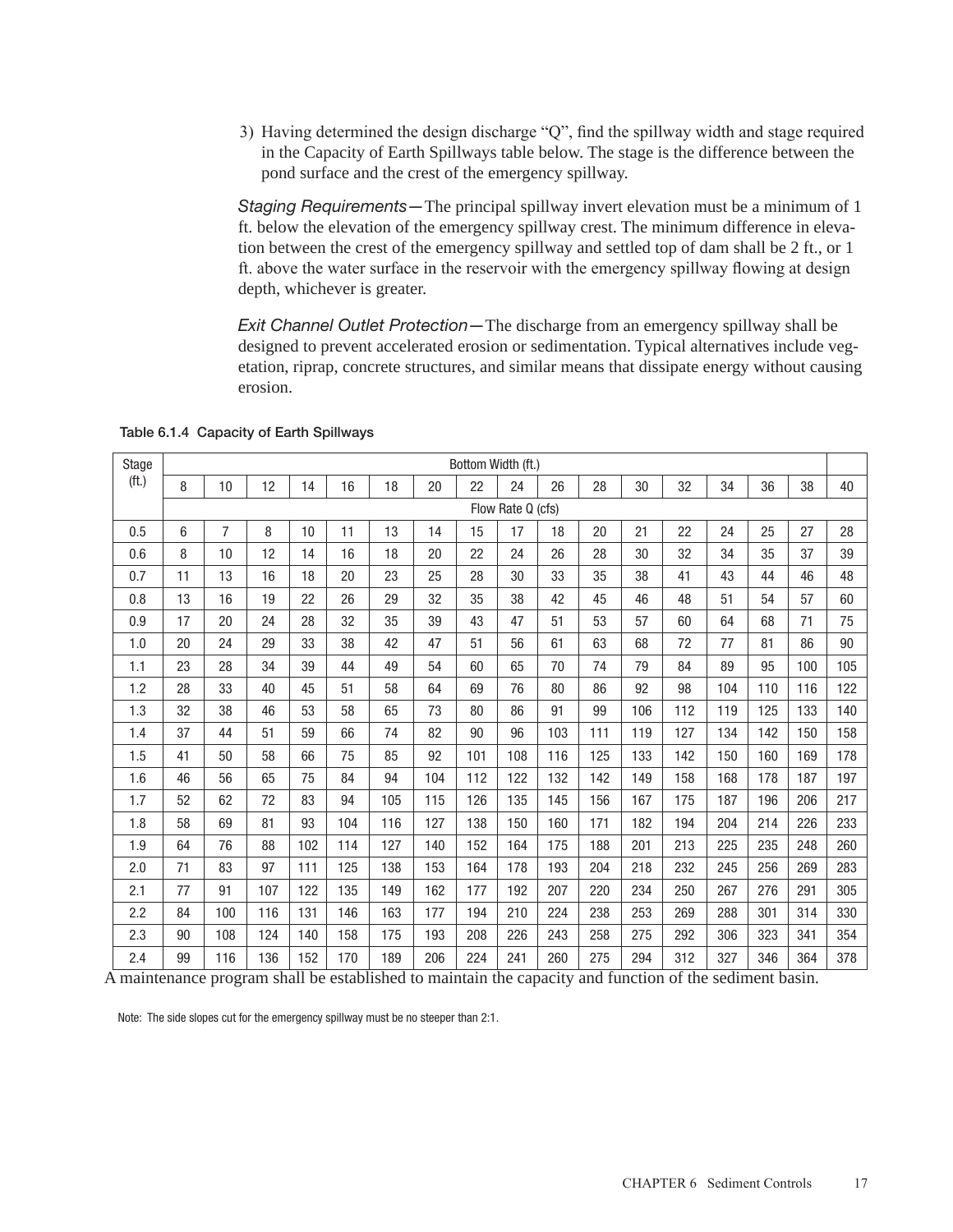#### Operation and Maintenance:

Sediment basins shall be inspected on a weekly basis and after each runoff event. Necessary activities are shown as follows:

- 1. Establish vegetative cover and fertilize as necessary to maintain a vigorous cover in and around the sediment basin.
- 2.Remove undesirable vegetation periodically to prevent growth of trees and shrubs on the embankment and spillway areas.
- 3. Promptly repair eroded areas. Reestablish vegetative cover immediately where scour erosion has removed established seeding.
- 4. Promptly remove any burrowing rodents that may invade areas of the embankment.
- 5.Remove trash and debris that may block spillways and accumulate in the pond.
- 6.Remove sediment from basin when it fills the design depth of the sediment storage zone. This elevation shall be marked on a cleanout stake near the center of the basin.
- 7.Check spillway outlets and points of inflow to ensure drainage is not causing erosion and that outlets are not clogged. Replace displaced riprap immediately.
- 8. After the entire construction project is completed, temporary sediment basins should be dewatered and regraded to conform to the contours of the area. All temporary structures should be removed and the area seeded, mulched and stabilized as necessary.

#### References:

Barfield, B.J., R.C. Warner, and C.T. Haan. 1985. Applied Hydrology and Sedimentology for Disturbed Areas. Oklahoma Technical Press (Stillwater, OK).

- U.S. Department of Agriculture, Natural Resource Conservation Service, 2003. Pond Standard 378. Section IV, Ohio Field Office Technical Guide. U.S. Department of Natural Resources, Natural Resource Conservation Service, Ohio State Office, Columbus, Ohio. http://www.nrcs.usda.gov/technical/efotg/
- Ohio Department of Natural Resources, 1994. Dam Safety: Construction Permits for Dams. Factsheet 94-34. Ohio Department of Natural Resources, Division of Water. Columbus, Ohio. http://www.ohiodnr.com/water/pubs/pdfs/fctsht34.pdf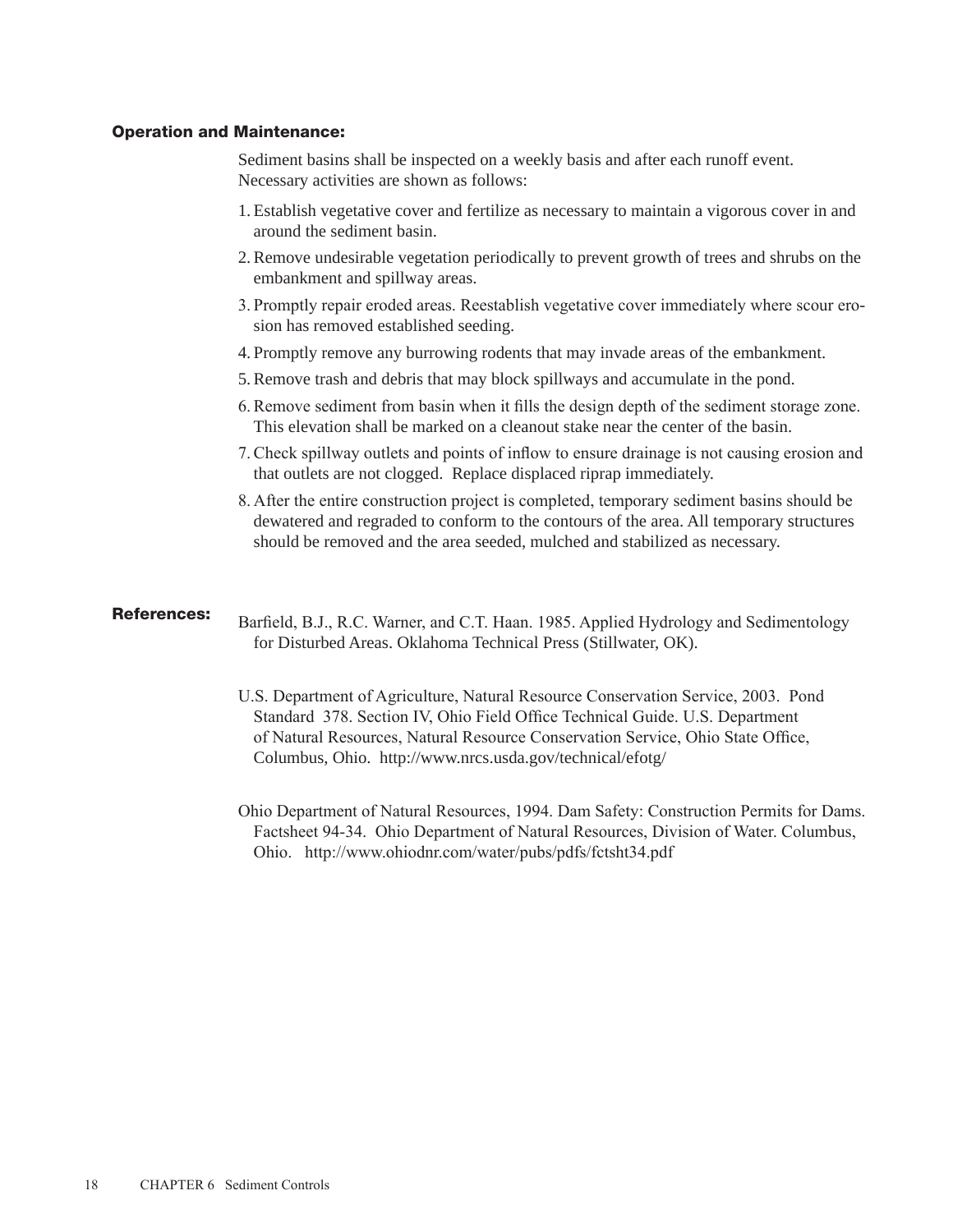Specifications

for

# Sediment Basins